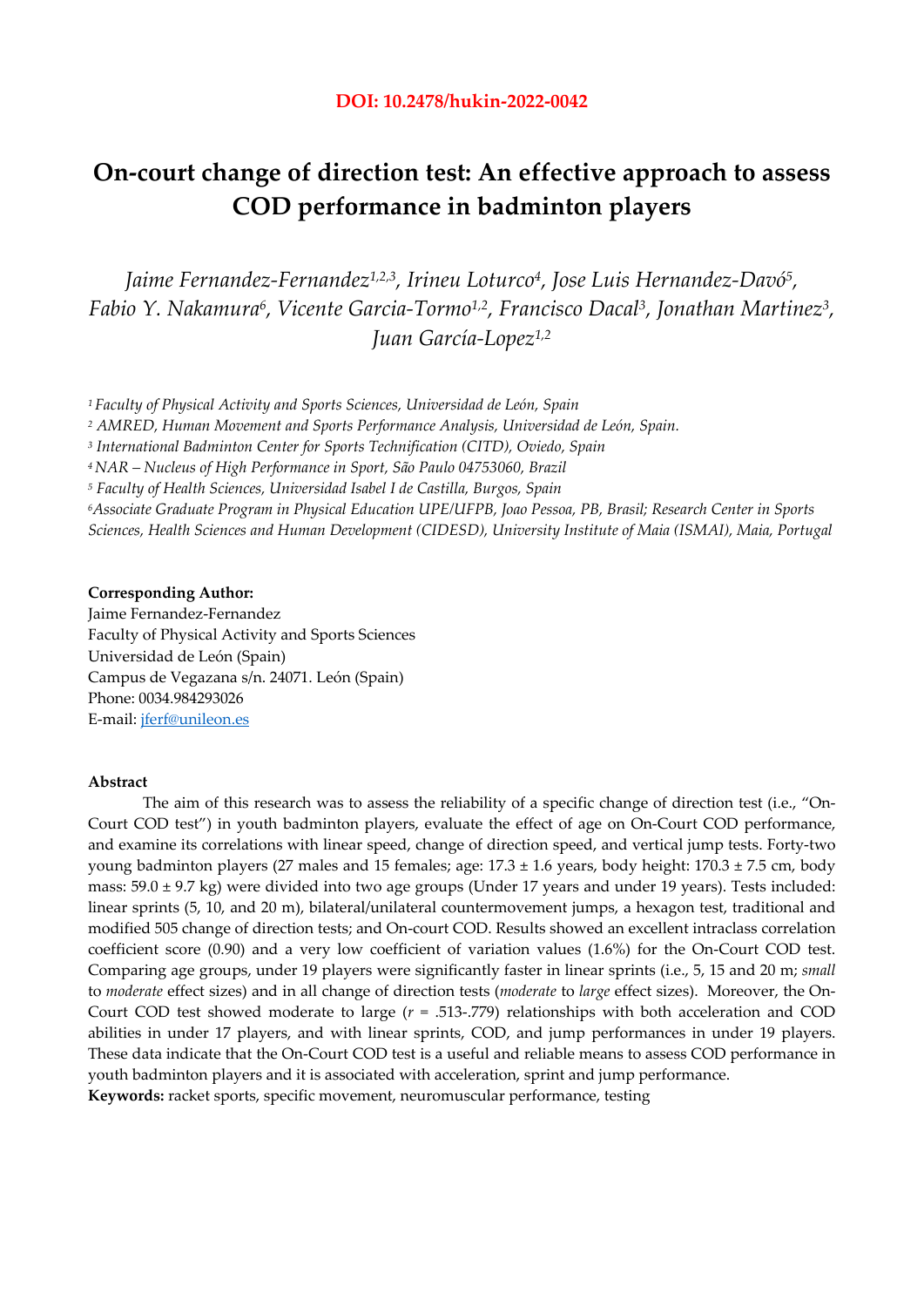### **Introduction**

 As an intermittent sport, badminton is characterized by repetitive short periods of exercise (i.e., 1-9 s) and recovery (i.e., low intensity activities such as standing and walking for 6-15 s) interspersed with longer breaks in play (i.e., "time outs" of 120 s between games) (Phomsoupha and Laffaye, 2015). Although every badminton point can be different due to the unpredictability of the game, players complete approximately one shot every two seconds (Faude et al., 2007). Changes of direction (COD), including deceleration followed immediately by reacceleration of the entire body or individual body segments (Nimphius et al., 2018), occur nearly every point. Thus, players must change direction toward the center of the court and then toward the opponents' return (Paterson et al., 2016), highlighting the crucial importance of COD for this sport. Accordingly, Tiwari et al. (2011) reported a significant relationship (r = −.83) between COD speed and the winning percentage in national-level players. Thus, this physical quality can be considered as one of the most important athletic skills needed to be a successful badminton player at any level. Consequently, the assessment of COD should be included within badminton players' testing batteries.

 Although COD ability has been considered an important performance-related variable in numerous sports such as soccer, handball, and tennis (Loturco et al., 2019; Madruga-Parera et al., 2019a; Nakamura et al., 2016), information about COD in badminton is scarce, with few studies analyzing this physical quality (Maloney et al., 2014; Paterson et al., 2016; Phomsoupha et al., 2018; Bilgic and Devrilmez 2021). Moreover, in terms of testing, a wide variety of COD tests are employed in different sports, and although protocols differ in terms of complexity and duration, one of the most frequently used tests is the 505 test (Nimphius et al., 2016). In the traditional 505 test, the player must accelerate as quickly as possible to a turning point (placed 15 m away from the start), turn 180° and then sprint back to the finish line (placed 10 m from the start line) (Jones and Nimphius, 2019). Alternatively, in the modified 505 test, the player must cover a 5 m distance, turn 180º and sprint back to the finish line placed at 5 m. Based on the difference in completion times between the traditional 505 test and a 10-m linear sprint test, the concept of the COD deficit (CODDEF) was initially introduced (Loturco et al., 2019; Nimphius et al., 2016). In summary, the CODDEF represents the additional time that a COD maneuver requires when compared to a linear sprint over an equivalent distance (e.g., 10-m time vs. 505 time) (Fernandez-Fernandez et al., 2020; Nakamura et al., 2017). Analysis of the CODDEF is justified based on previous research suggesting that COD and the linear sprint are different abilities (Little and Williams, 2005). Despite the usefulness and the widespread use of the traditional 505 test, due to the small dimensions of a badminton court, this test does not mimic the movement patterns of badminton play. Thus, tests including more specific movements and distances covered are worthy. In this regard, a few tests were identified in the literature, including the "four corners", "sideways" (Ooi et al., 2009) and, more recently, the "Badcamp agility test" (De França Bahia Loureiro and De Freitas, 2016). Although these tests can be considered specific to badminton play requirements, data about their reliability are scarce. In addition, some of them require expensive and non-available devices, which negatively impacts their practical application.

 Previous research has suggested that acceleration, linear speed, and COD speed may be considered independent abilities (Little and Williams, 2005; Pereira et al., 2018). Thus, the precise evaluation of performance during specific on-court COD maneuvers can serve as a powerful tool for developing more effective strategies to improve COD ability in badminton players. Moreover, in a sport characterized by a long competitive period (i.e., > 8 months, even in youth elite players), the implementation of simple, reliable, and timesaving tests, especially during time-restricted sessions, would be highly advisable. Therefore, the main goal of the present study was to assess the reliability and validity of a new specific badminton test aiming to evaluate COD performance. To achieve this goal, we: (1) assessed the reliability of a specific COD test (i.e., "On-Court COD test") in youth badminton players, and (2) examined its correlations with linear speed, COD speed, and vertical jump tests.

### **Methods**

### *Participants*

 Forty-two young badminton players took part in this study. For the purposes of the study, players were divided into two age groups: U17 years (15 males and 6 females; age: 15.7 ± 0.5 years, bod height: 165.1  $\pm$  7.2 cm, body mass:  $52.5 \pm 8.3$  kg) and U19 (12 males and 9 females; age: 18.6  $\pm$  1.0 years, body height: 175  $\pm$ 4.7 cm, body mass: 64.2 ± 7.4 kg). Participants comprised talented players selected by the regional/national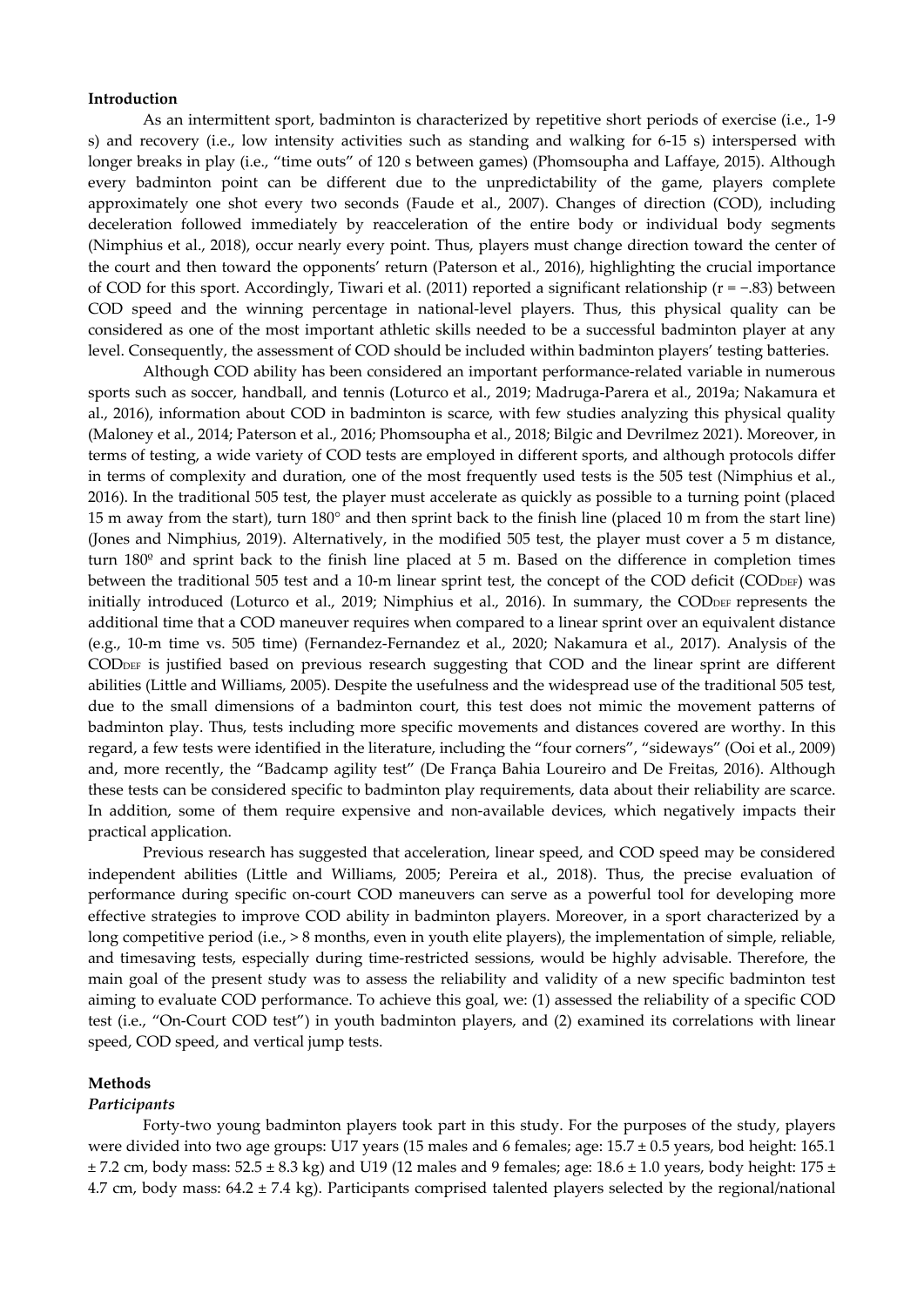badminton federation coaching staff based on technical-tactical abilities and competitive performance. All players participated, on average, in ~18 hours of combined badminton and physical training per week and had a minimum of 6 years of badminton training experience. None of the players reported history of any orthopedic injuries during the previous 12 months. Before taking part in the study, participants and their parents/guardians were fully informed about the protocol and provided their written informed consent. The Institutional Ethics committee approved the procedures in accordance with the latest version of the Declaration of Helsinki.

### *Measures*

All athletes were previously familiarized with procedures and assessment routines, which took place on two different days (i.e., day 1: bilateral and unilateral counter-movement jumps (CMJ), a hexagon test, linear sprints (5, 10, 15 and 20 m); day 2: traditional and modified 505 COD tests, an On-Court COD test), separated by 24 h. Participants were required to refrain from any intense physical workout for 24 h before the tests and to be in a fasting state for at least 2 h. Prior to the physical tests, athletes performed a standardized warm-up (i.e., 8-10 min), which consisted of jump rope activation, general dynamic mobility, multi-directional acceleration runs, and jumps of progressive intensity.

### *Countermovement Jump (CMJ) test*

Bilateral and unilateral (e.g., dominant and non-dominant side) CMJ without an arm swing were performed on an infrared plate Optojump (Microgate, Bolzano, Italy), according to procedures previously described (Madruga-Parera et al., 2019b). Briefly, players performed the jumps starting in a standing position with their hands on the hips; subsequently, they flexed their knees using a self-selected depth and then jumped as high as possible. Each player performed three maximal CMJs of each type (i.e., bilateral and unilateral) interspersed with 45 s of passive recovery. The highest jump height was recorded for each athlete and used for further analysis.

### *Hexagon test*

 The hexagon test requires the player to stand facing forwards, in the middle of a hexagon measuring 60 cm per side and with 120-degree angles. With feet together and hips facing forward throughout the test sequence, players hopped forwards and backwards in a clockwise manner, over each of the six sides of the hexagon, completing three sequences (Beekhuizen et al., 2009). Each repetition was recorded using a mobile phone (iPhone XS; Apple Inc., Cupertino, CA, USA) running iOS 13.7 that was secured to a small tripod with a mount (GripTight Mount Pro, Joby, USA) and positioned 1 m from the hexagon. All trials were recorded at 240 Hz and the time to complete three sequences was later evaluated with video analyses software (Kinovea version 0.8.15, available for download at: http://www.kinovea.org). A penalty of 0.5 s was given each time the player touched a line, and a 1.0 s penalty was given if the player failed to follow the correct sequence (Beekhuizen et al., 2009). A practice attempt was allowed prior to the three attempts used for analyses, with a 45 s rest interval in between. The fastest time of three attempts was used for analysis. *Sprint test* 

 Time during a 20-m dash (with 5, 10, 15 and 20 m split times) in a straight line was measured by means of single beam photocell gates placed 1.0 m above the ground level (Microgate, Bolzano, Italy). Each sprint was initiated 50 cm behind the photocell gate, which then started a digital timer. Each player performed three maximal 20-m sprints with at least 2 min of passive recovery between the three trials. The best performance was recorded for further analysis.

# *Traditional 505 COD test*

 The 505 COD test requires players to sprint 5 m, turn 180°, and sprint further 5 m (Barber et al., 2016). A flying start allows the subject a 10-m run-up before crossing the start line and timing commencement. Players started in a standing position with their preferred foot 0.5 m behind the starting line. They were asked to plant their preferred (i.e., considered as the dominant side) foot on executing the turn. Three trials were completed and the best time was recorded (Microgate, Bolzano, Italy). Two minutes of rest were allowed between trials.

### *Modified 505 COD test*

 The abilities of players to perform a single, rapid 180° change of direction over a 5 m distance was measured using a modified version (stationary start) of the 505 COD test (Fernandez-Fernandez et al., 2016). Players started in a standing position with their preferred foot 0.5 m behind the starting line. They were asked to plant their preferred (i.e., considered as the dominant side) foot on executing the turn. Three trials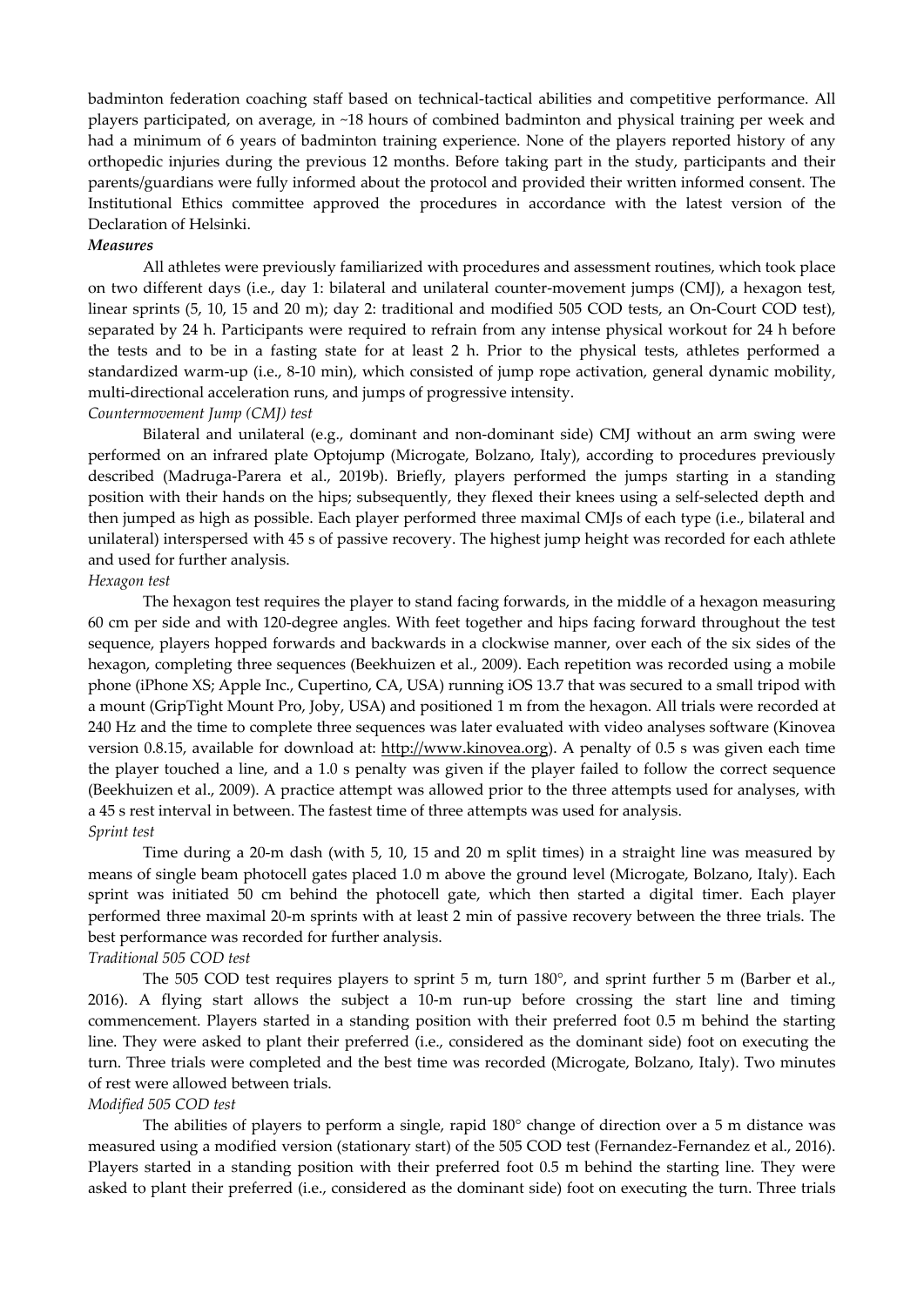were completed and the best time was recorded (Microgate, Bolzano, Italy). Two minutes of rest were allowed between trials. The COD<sub>DEF</sub> for the 505 test was calculated using the following formula: *CODDEF* = *(modified 505 time – 10-m time)* (Nimphius et al., 2013).

# *On-Court COD test*

 Players performed an adapted version of a previously published footwork test (Chin et al., 1995) and it was executed on one half of a regular badminton court. Five pairs of photocells (Microgate, Bolzano, Italy) were mounted on supports at a height of 0.5 and 1 m, as described in Figure 1. Players were instructed to run as fast as possible from the central point (marked with an X in Figure 1) towards the pair of photocells placed on the right-side of the forecourt (#1 in Figure 1) and return to the centre before they consecutively ran to the next pairs of photocells (i.e., 2, 3, 4, and 5). Players had to cross the photocells with their waist (e.g., visually checked by the researchers), using sport-specific displacements (i.e., lateral sidestepping, crossover stepping motions, and/or forward lunges), before returning to the center court. The test was finished when players returned to the central point. Each player performed three trials and the best time was recorded. Two minutes of rest were allowed between trials.

#### *Design and procedures*

 This is an observational descriptive study examining the reliability of the On-Court COD test as a measure of COD ability and its relationships with a series of speed-power related variables in youth badminton players. Testing protocols were conducted over a 1-week period beginning at the end of September, 2020. Test sessions were undertaken between 10:00 and 14:00 h, and players were tested at their training facility. All tests were performed in the same order, using the same testing devices, measurement protocols, and experienced evaluators. Testing took place in an indoor facility (polyurethane floor, 22.6- 23.2°C; relative humidity, 52–55%; Kestrel 4000 Pocket Weather Tracker, Nielsen Kellerman, Boothwyn, PA). Participants were required to withdraw all sources of caffeine for 24 h before testing and to have their habitual breakfast at least 3 h before the onset of the measurements. Test-retest reliability was assessed in a subsample of 18 players (10 males and 8 females) who were tested twice on 2 different days. *Statistical analysis* 

 Data are presented as means ± standard deviation (SD). The statistical analysis was performed using the SPSS® software package version 22.0. (SPSS, Inc., Chicago, IL, USA). Data normality was confirmed using the Kolmogorov-Smirnov test. To assess within session relative reliability, intraclass correlation coefficients (ICCs) were calculated with the corresponding 95% confidence intervals (95% CIs), alongside the coefficient of variation (CV). The ICC values were interpreted as follows: excellent (> 0.90), high (0.70-0.90), moderate (0.50-0.69) and low (< 0.50). Absolute reliability was calculated using the standard error of measurements (SEM), which was calculated as SD  $\times \sqrt{1}$  – ICC, where SD is the SD of all scores from the subjects (Weir, 2005). The SEM was used for calculating the minimal detectable change (MDC) and was calculated as SEM × 1.96 ×  $\sqrt{2}$  to construct a 95% CI (Weir, 2005). Pearson' product correlation (*r*) was computed between the tests. The strength of the correlation was interpreted as trivial (< 0.30), small (0.30- 0.49), moderate (0.50-0.70) and large (> 0.70). Independent student's *t*-tests were used to identify differences in performance tests between the two groups (inter-group comparisons). The magnitudes of the differences were measured by the effect size (ES) calculation and interpreted using the thresholds proposed by Rhea (2004) for recreationally trained subjects as follows:  $< 0.35, 0.35-0.80, 0.80-1.5,$  and  $> 1.5$  for trivial, small, moderate, and large effect sizes, respectively (Rhea, 2004). Statistical significance was set at *p* < 0.05.

### **Results**

 The reliability data of the tests conducted in the present study are shown in Table 1. The 5 m and 10 m sprint tests showed high ICC values (> 0.80), with the other tests showing excellent reliability scores (ICC > 0.90). CV values for all tests were below 5%.

 Table 2 shows performance in all tests by the age group. For linear sprint time, U19 players were significantly faster at 5, 15 and 20 m distances (*small* to *moderate* ES). Except for the Hexagon test (*p* = 0.085), all COD tests showed significant differences between age groups, with ES of moderate (Modified 505) and large (Traditional 505 and On-Court COD) magnitudes. For jumping tests, a non-significant trend for better performance was found in U19 groups (ES = *small*).

 Relationships between all tests used in the study are shown in Table 3. In the U17 group, the On-Court COD test showed significant moderate relationships with measures of acceleration (Sprint 5) and both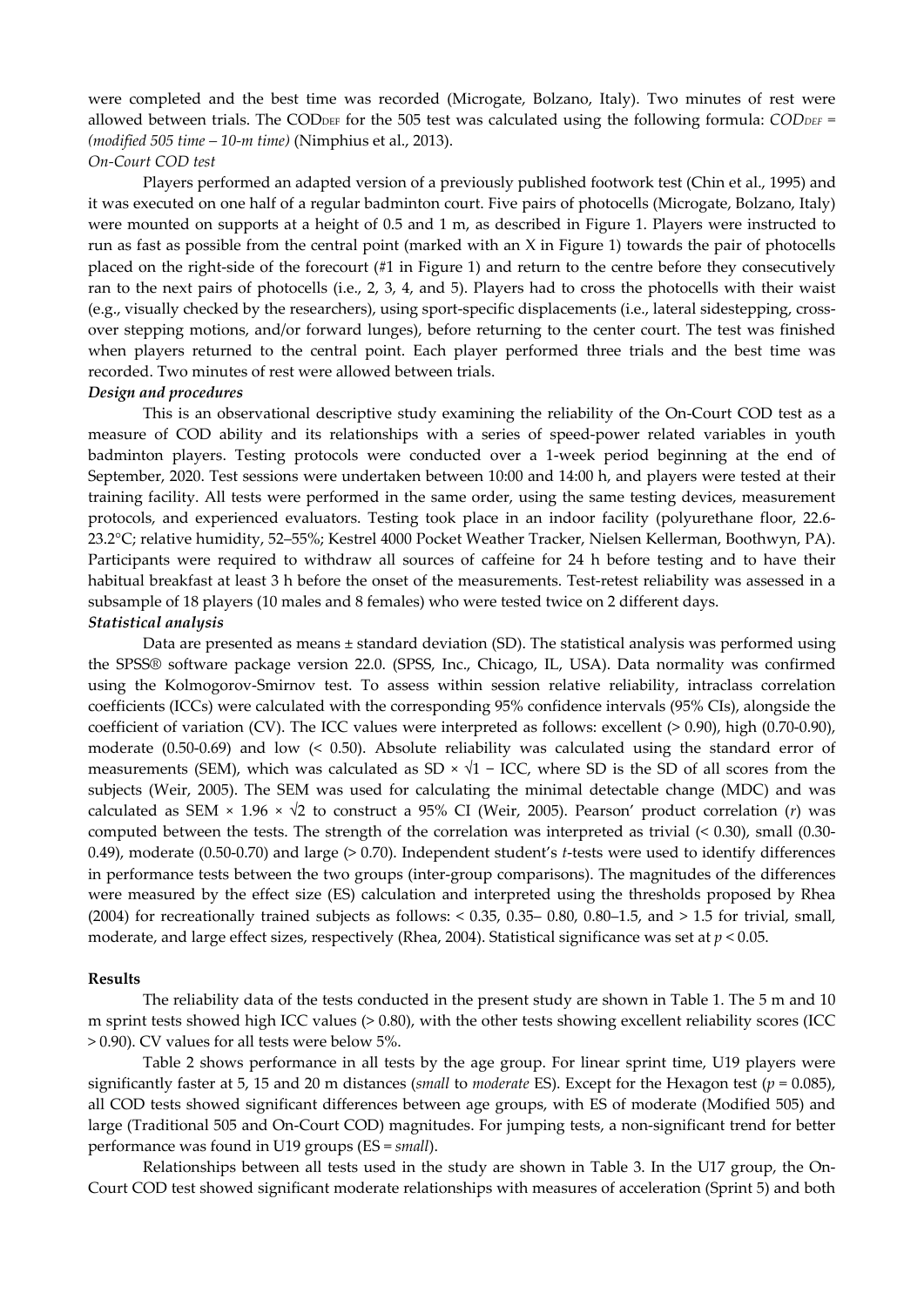modified and traditional 505 tests, while the relationship with speed (Sprint 15 m) was small. In the U19 group, the On-Court COD test was moderately to largely related to measures of speed (Sprint 10, 15 and 20 m) and COD (modified and traditional 505, hexagon agility). In addition, the On-Court COD test showed large correlations (from -.723 to -.834) with CMJ performance.

### **Discussion**

 The aims of this study were to assess the reliability of a specific COD test in youth badminton players and examine its relationships with linear sprints, COD, and vertical jump tests. Our data indicated that the On-Court COD test is a highly reliable measurement, as showed by the excellent ICC score (0.90) and very low CV values (1.6%). In addition, performance in the On-Court COD test showed differences of large magnitude between U17 and U19 players, suggesting the test is highly sensitive to discriminate between players of different age. Regarding correlation analysis, the On-Court COD test showed moderate relationships with both, acceleration and COD abilities in U17 players, and moderate-to-large relationships with sprint, COD, and jump performance in U19 players. These results highlight the reliability of the specific On-Court COD test for badminton players and its relationships with some variables linked to players' performance (i.e., jumping, acceleration ability). Thus, we can suggest the suitability of this test to be included in badminton player's fitness assessment.

 The regular assessment of physical and technical capacities considered crucial for sporting success is critical for developing tailored and effective training programs (Fernandez-Fernandez et al., 2014). For this reason, the implementation of practical tests able to provide valid and reliable measures is highly recommended. The present study showed that the On-Court COD test is a highly reliable measurement (i.e., ICC = 0.90 and a CV =  $1.6\%$ ), with similar scores to those of the one of the most frequently used COD tests (i.e., 505 COD test, Table 1). The excellent reliability of the On-Court COD test agrees with previous research revealing that certain specific badminton COD tests are highly reproducible (De França Bahia Loureiro and De Freitas, 2016; Phomsoupha et al., 2018), supporting its use in badminton fitness testing batteries. It should be highlighted that differences between U17 and U19 players in the On-Court COD test were greatest among all measurements used herein  $(p < 0.001; ES = 1.62)$ , indicating that this test is highly sensitive to discriminate between athletes from different age groups. For this reason, the abilities involved in the On-Court COD test seem to be stronger indicators of badminton-specific fitness than those assessed in generic tests. From these data, it can be speculated that the On-Court COD test might be sensitive to differentiate between badminton players from different levels. Therefore, this test could be a viable tool for talent identification. This hypothesis should be tested in future studies, as previous research has already shown that other specific badminton tests may be able to differentiate between players from different technical levels and ranking positions (Chin et al., 1995; Phomsoupha et al., 2018).

 In both U17 and U19 players, the On-Court COD test showed significant moderate to large (.513- .779) relationships with the 505 COD test, although the On-Court COD test included sport-specific displacements (i.e., lunges). In this regard, similarities with the 505 COD test, including the leg used to perform the directional change and the angle of these CODs (180º), may account for the correlations identified. These results are in line with De França Bahia Loureiro and De Freitas (2016) who also showed significant correlations between specific badminton tests and a non-specific COD test. Although not measured in the present study, both higher levels of muscular strength and muscle-tendon unit stiffness (Abdelsattar et al., 2018; Freitas et al., 2019) can be suggested as responsible for greater performance in both On-Court and 505 COD tests. In addition, shared mechanical determinants for better 180º COD performance, such as greater horizontal braking and propulsive forces (Dos'Santos et al., 2017) can also explain the interrelationships between these respective COD tests.

 Due to the specific sport requirements, both COD and jumping performances are determinants of superior badminton performance (Jeyaraman et al., 2012). Nonetheless, relationships between COD and jumping performance in badminton players are unclear (Paterson et al., 2016). While some authors have found significant relationships between COD and jump tests in badminton players (Hughes, 2009; Phomsoupha et al., 2018), others have failed to find significant correlations (Hughes and Bopf, 2005). The present study does not clarify these inconclusive results as we detected significant associations between COD and bilateral jump tests only in U19 (*r* = -.723), but not in U17 players (*r* = -.154). In contrast, significant relationships between unilateral CMJ (performed with the dominant leg) and On-Court COD tests were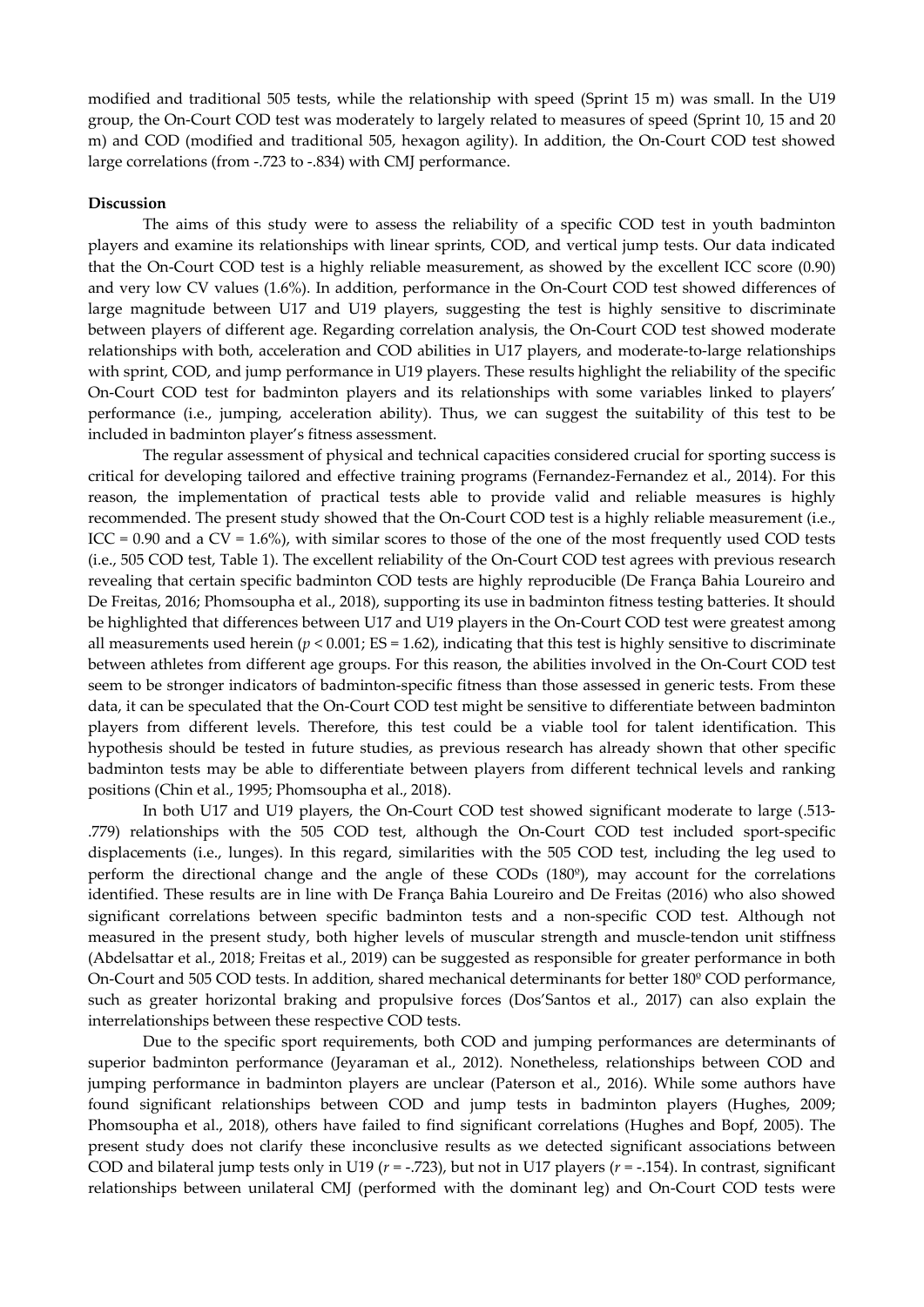observed for both U17 and U19 groups (Table 3). As previously mentioned, the On-Court COD test requires athletes to perform COD actions with the dominant leg. Hence, similarities in movement patterns, along with the great influence of muscular strength on both, unilateral CMJ and lunge performance (Cronin et al., 2003; Murtagh et al., 2018) are potential factors explaining these relationships.

 The present study revealed that moderate to large relationships exist between sprint over short distances (10-20 m) and On-Court COD test performance in U19 badminton players. However, performance in early sprint phases (i.e., first 5 m) showed significant correlations with On-Court COD performance solely in the U17 group. These results were not expected, as short distances covered during the On-Court COD test should be better linked to short sprint performance. The different relationships of short and long sprint distances with the On-Court COD test in different age groups support the hypothesis that acceleration, speed, and COD are, to some extent, different physical qualities (Little and Williams, 2005; Loturco et al., 2018). Furthermore, in the present study, the sprint test was better linked to traditional COD tests (i.e., 505) than to the On-Court COD test, suggesting than the inclusion of specific lower-limb movements along with badminton mock shots makes the On-Court COD test a very specific COD measurement.

 A number of study limitations are worth mentioning. The number of female players included in the study was limited, and therefore, more research is needed to analyze differences between males and females in more detail (i.e., calculating the minimal sample size needed). Moreover, the assessment of biological age (i.e., peak height velocity (PHV)) and the inclusion of players with different maturity levels (i.e., pre-, around, and post-PHV), and/or higher competitive levels warrant future studies. Future studies should also assess whether performance in the On-Court COD test is linked to badminton performance (e.g., players ranking). We are confident that the present study shows high levels of ecological validity and may offer a starting point to suggest practical applications to strength and conditioning as well as to badminton testing and training.

# **Conclusions and practical implications**

 The present study demonstrates that the On-Court COD test is a highly reliable measurement, with both excellent ICC values and very low CV scores. In addition, performances in the test were different between U17 and U19 players, suggesting that this test is sensitive to discriminate between players of different age. These results could have significant practical implications for talent identification and selection, although this hypothesis should be tested in future studies. Finally, correlations analysis showed that relationships between the On-Court COD test and sprinting and jumping performance are stronger for U19 athletes, which may suggest that specific badminton displacements are benefited from other physical qualities in players with more extensive training experience. In addition, although this test should not be used to substitute the more traditional speed-power related testing (i.e., CMJ), it could be implemented and used as a monitoring tool, especially during time-restricted sessions (i.e., in-season period). In this regard, younger players can compete almost every week for at least three consecutive months, with little time available for testing and fitness training. Thus, the On-Court COD test can provide coaches and trainers with a good reference related to the players´ specific COD ability, and therefore, adjusting the training contents accordingly.

# **References**

- Abdelsattar, M., Konrad, A., & Tilp, M. (2018). Relationship between achilles tendon stiffness and ground contact time during drop jumps. *Journal of Sports Science and Medicine, 17*(2), 223-228.
- Barber, O. R., Thomas, C., Jones, P. A., Mcmahon, J. J., & Comfort, P. (2016). Reliability of the 505 change-ofdirection test in netball players. *International Journal of Sports Physiology and Performance, 11*(3), 377-80. https://doi.org/10.1123/ijspp.2015-0215
- Beekhuizen, K. S., Davis, M. D., Kolber, M. J., & Cheng, M. S. S. (2009). Test-retest reliability and minimal detectable change of the hexagon agility test. *Journal of Strength and Conditioning Research, 23*(7), 2167- 71. https://doi.org/10.1519/JSC.0b013e3181b439f0
- Chin, M. K., Wong, A. S., So, R. C., Siu, O. T., Steininger, K., & Lo, D. T. (1995). Sport specific fitness testing of elite badminton players. *British Journal of Sports Medicine, 29*(3), 153-7. https://doi.org/10.1136/bjsm.29.3.153
- Cronin, J., McNair, P. J., & Marshall, R. N. (2003). Lunge performance and its determinants. *Journal of Sports Sciences, 21*(1), 49-57. https://doi.org/10.1080/0264041031000070958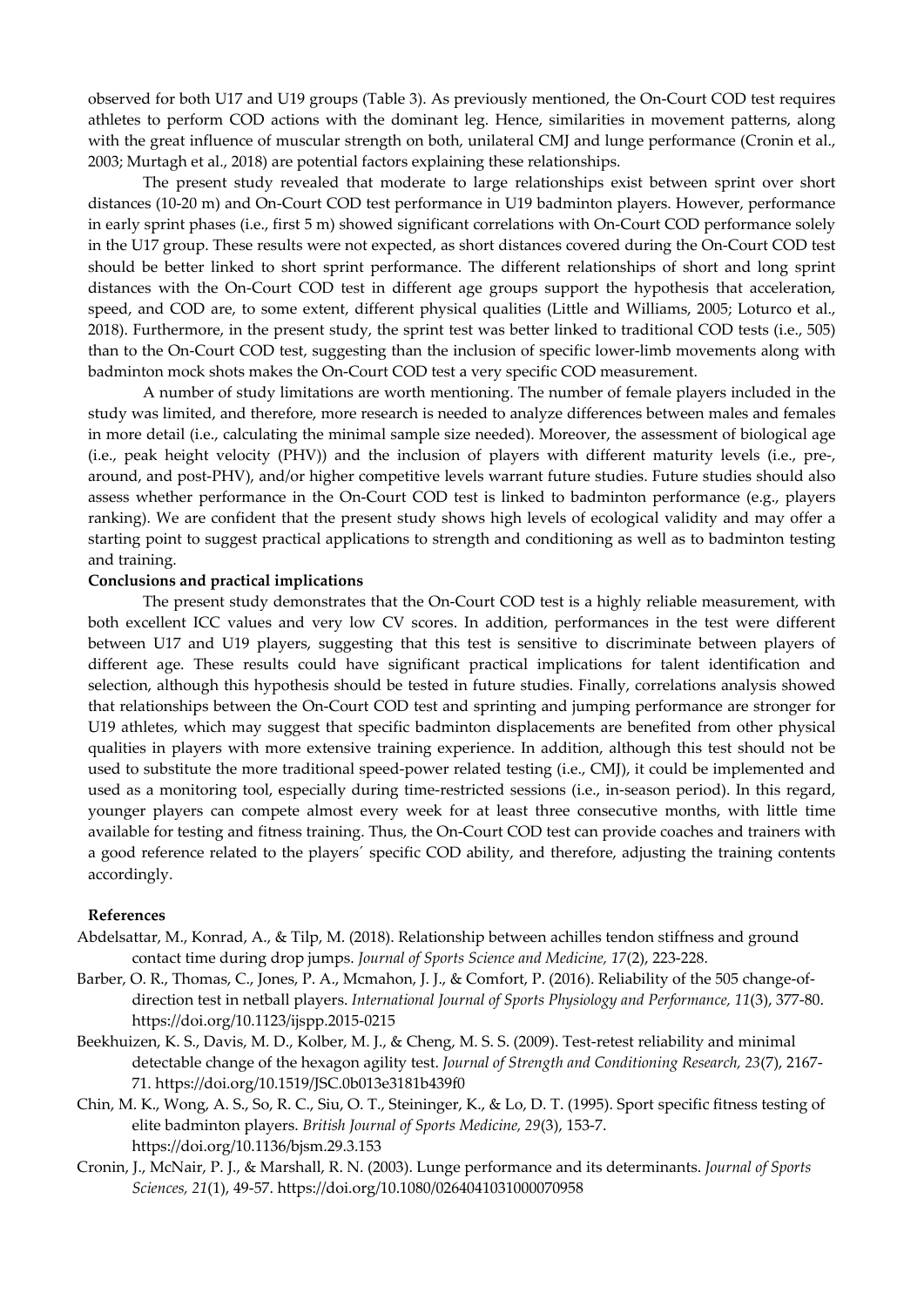- De França Bahia Loureiro, L., & De Freitas, P. B. (2016). Development of an agility test for badminton players and assessment of its validity and test-retest reliability. *International Journal of Sports Physiology and Performance, 11*(3), 305-10. https://doi.org/10.1123/ijspp.2015-0189
- Dos'Santos, T., Thomas, C., Jones, P. A., & Comfort, P. (2017). Mechanical determinants of faster change of direction speed performance in male athletes. *Journal of Strength and Conditioning Research, 31*(3), 696- 705. https://doi.org/10.1519/JSC.0000000000001535
- Faude, O., Meyer, T., Rosenberger, F., Fries, M., Huber, G., & Kindermann, W. (2007). Physiological characteristics of badminton match play. *European Journal of Applied Physiology, 100*(4), 479-85. https://doi.org/10.1007/s00421-007-0441-8
- Fernandez-Fernandez, J., De Villarreal, E. S., Sanz-Rivas, D., & Moya, M. (2016). The effects of 8-week plyometric training on physical performance in young tennis players. *Pediatric Exercise Science, 28*(1), 77-86. https://doi.org/10.1123/pes.2015-0019
- Fernandez-Fernandez, J., Ulbricht, A., & Ferrauti, A. (2014). Fitness testing of tennis players: How valuable is it. *British Journal of Sports Medicine, 48*(1), 22-31. https://doi.org/10.1136/bjsports-2013-093152
- Fernandez-Fernandez, Jaime, Loturco, I., Pereira, L. A., Del Coso, J., Areces, F., Gallo-Salazar, C., & Sanz-Rivas, D. (2020). Change of direction performance in young tennis players: A comparative study between sexes and age categories. *Journal of Strength and Conditioning Research,* Ahead of print. https://doi.org/10.1519/JSC.0000000000003484.
- Freitas, T. T., Pereira, L. A., Alcaraz, P. E., Arruda, A. F. S., Guerriero, A., Azevedo, P. H. S. M., & Loturco, I. (2019). Influence of strength and power capacity on change of direction speed and deficit in elite teamsport athletes. *Journal of Human Kinetics,* 68, 167-176. https://doi.org/10.2478/hukin-2019-0069
- Hughes, M. G. (2009). Field-based assessment of speed and power in junior badminton players. In Lees, A., Cabello, D. & Torres, G. Science and racket sports IV (pp: 130-132). Oxon, Routledge.
- Hughes, M. G., & Bopf, G. (2005). Relationships between performance in jump tests and speed tests in elite badminton players. *Journal of Sports Sciences*, 23, 194–195.
- Jeyaraman, R., District, E., & Nadu, T. (2012). Prediction of playing ability in badminton from selected anthropometrical physical and physiological characteristics among inter collegiate players. *International Journal of Advanced Research and Development, 2*(5), 50-54.
- Jones, P. A., & Nimphius, S. (2019). Change of direction and agility. In Comfort P., Jones, P.A., McMahon, J.J. (Eds.), Performance assessment in strength and conditioning (pp. 162-187) Routledge. https://doi.org/10.4324/9781315222813-10
- Little, T., & Williams, A. G. (2005). Specificity of acceleration, maximum speed, and agility in professional soccer players. *Journal of Strength and Conditioning Research, 19*(1), 76-8. https://doi.org/10.1519/14253.1
- Loturco, I., Jeffreys, I., Abad, C. C. C., Kobal, R., Zanetti, V., Pereira, L. A., & Nimphius, S. (2019). Change-ofdirection, speed and jump performance in soccer players: A comparison across different agecategories. *Journal of Sports Sciences, 38*(11-12), 1279-1285. https://doi.org/10.1080/02640414.2019.1574276
- Loturco, I., Nimphius, S., Kobal, R., Bottino, A., Zanetti, V., Pereira, L. A., & Jeffreys, I. (2018). Change-of direction deficit in elite young soccer players. *German Journal of Exercise and Sport Research*, *48*(2), 228– 234.
- Madruga-Parera, M., Bishop, C., Beato, M., Fort-Vanmeerhaeghe, A., Gonzalo-Skok, O., & Romero-Rodríguez, D. (2019a). Relationship between interlimb asymmetries and speed and change of direction speed in youth handball players. *Journal of Strength and Conditioning Research,* Ahead of print.. https://doi.org/10.1519/jsc.0000000000003328
- Madruga-Parera, M., Bishop, C., Fort-Vanmeerhaeghe, A., Beltran-Valls, M., Skok, O., & Romero-Rodríguez, D. (2019b). Interlimb asymmetries in youth tennis players: relationships with performance. *Journal of Strength and Conditioning Research, 34*(10), 2815-2823. https://doi.org/10.1519/JSC.0000000000003152
- Maloney, S. J., Turner, A. N., & Miller, S. (2014). Acute effects of a loaded warm-up protocol on change of direction speed in professional badminton players. *Journal of Applied Biomechanics, 30*(5), 637-42. https://doi.org/10.1123/JAB.2014-0048
- Murtagh, C. F., Brownlee, T. E., O'Boyle, A., Morgans, R., Drust, B., & Erskine, R. M. (2018). Importance of speed and power in elite youth soccer depends on maturation status. *Journal of Strength and Conditioning Research, 32*(2), 297-303. https://doi.org/10.1519/JSC.0000000000002367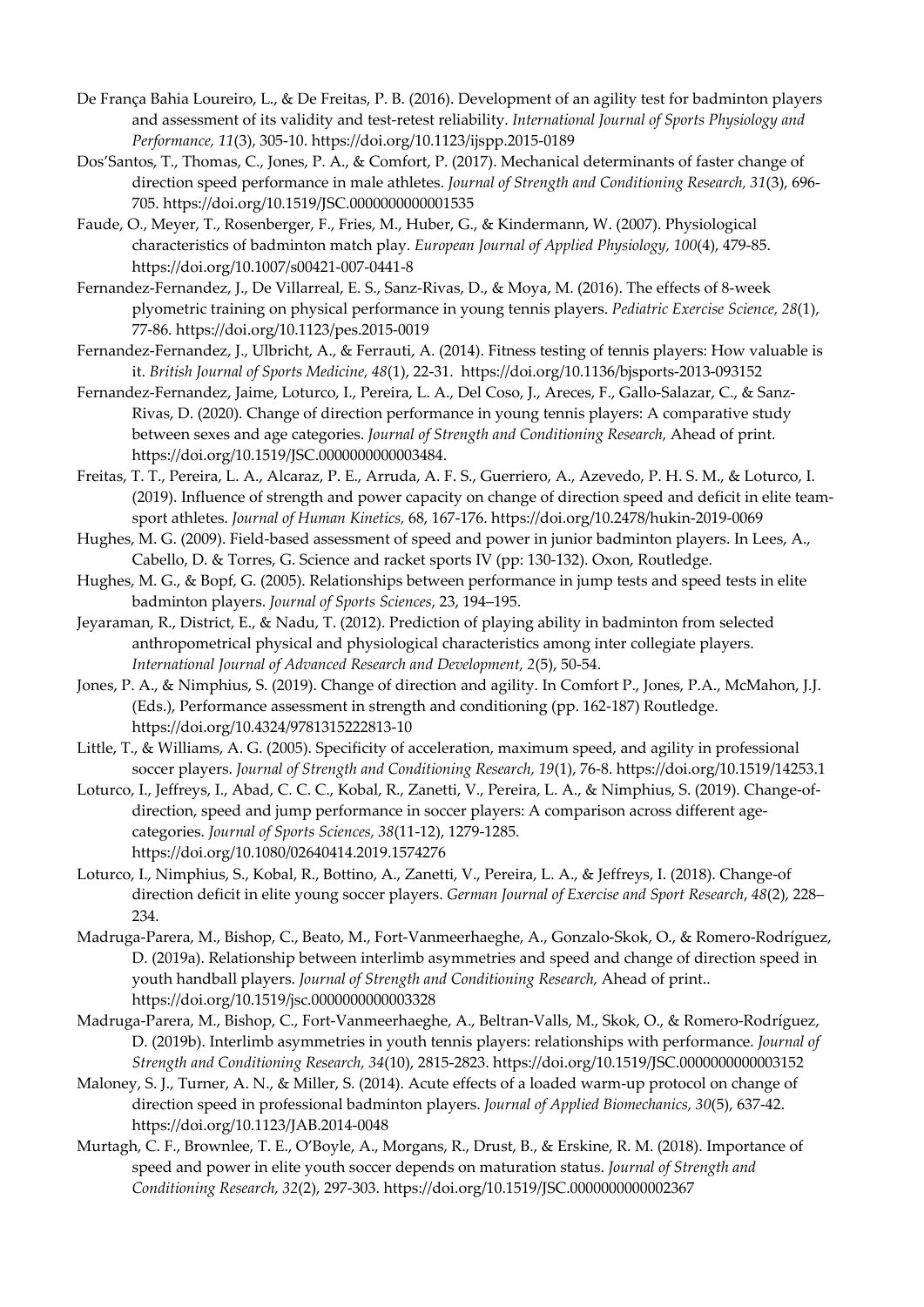- Nakamura, F. Y., Pereira, L. A., Cal Abad, C. C., Kobal, R., Kitamura, K., Roschel, H., Rabelo, F., Souza-Junior, W. A., & Loturco, I. (2016). Differences in physical performance between U-20 and senior top-level Brazilian futsal players. *Journal of Sports Medicine and Physical Fitness, 56*(11), 1289-1297.
- Nakamura, F. Y., Pereira, L. A., Esco, M. R., Flatt, A. A., Moraes, J. E., Cal Abad, C. C., & Loturco, I. (2017). Intraday and interday reliability of ultra-short-term heart rate variability in rugby union players. *Journal of Strength and Conditioning Research, 31*(2), 548-551. https://doi.org/10.1519/JSC.0000000000001514
- Nimphius, S., Callaghan, S. J., Bezodis, N. E., & Lockie, R. G. (2018). Change of direction and agility tests: challenging our current measures of performance. *Strength and Conditioning Journal, 40*(1), 26-38. https://doi.org/10.1519/SSC.0000000000000309
- Nimphius, S., Callaghan, S. J., Spiteri, T., & Lockie, R. G. (2016). Change of direction deficit: a more isolated measure of change of direction performance than total 505 time. *Journal of Strength and Conditioning Research, 30*(11), 3024-3032. https://doi.org/10.1519/JSC.0000000000001421
- Nimphius, S., Geib, G., Spiteri, T., & Calisle, D. (2013). "Change of direction deficit" measuement on division I American football players. *Journal of Australian Strength and Conditioning, 21*(S2), 115-117.
- Ooi, C. H., Tan, A., Ahmad, A., Kwong, K. W., Sompong, R., Ghazali, K. A. M., Liew, S. L., Chai, W. J., & Thompson, M. W. (2009). Physiological characteristics of elite and sub-elite badminton players. *Journal of Sports Sciences, 27*(14), 1591-9. https://doi.org/10.1080/02640410903352907
- Paterson, S., Mcmaster, D. T., & Cronin, J. (2016). Assessing change of direction ability in badminton athletes. *Strength and Conditioning Journal, 38*(5), 18-30. https://doi.org/10.1519/SSC.0000000000000241
- Pereira, L. A., Nimphius, S., Kobal, R., Kitamura, K., Turisco, L. A. L., Orsi, R. C., Abad, C. C. C., & Loturco, I. (2018). Relationship between change of direction, speed, and power in male and female national Olympic team handball athletes. *Journal of Strength and Conditioning Research, 32*(10), 2987-2994. https://doi.org/10.1519/JSC.0000000000002494
- Phomsoupha, M., Berger, Q., & Laffaye, G. (2018). Multiple repeated sprint ability test for badminton players involving four changes of direction: Validity and reliability (Part 1). *Journal of Strength and Conditioning Research, 32*(2), 423-431. https://doi.org/10.1519/jsc.0000000000002307
- Phomsoupha, M., & Laffaye, G. (2015). The science of badminton: Game characteristics, anthropometry, physiology, visual fitness and biomechanics. *Sports Medicine, 45*(4), 473-95. https://doi.org/10.1007/s40279-014-0287-2
- Rhea, M. R. (2004). Determining the magnitude of treatment effects in strength training research through the use of the effect size. *Journal of Strength and Conditioning Research, 18*(4), 918-20. https://doi.org/10.1519/14403.1
- Tiwari, L. M., Rai, V., & Srinet, S. (2017). Relationship of selected motor fitness components with the performance of badminton player. *International Journal of Physical Education, Sports and Health, 4*(2), 145-147.
- Weir, J. P. (2005). Quantifying test-retest reliability using the intraclass correlation coefficient and the SEM. *Journal of Strength and Conditioning Research, 19*(1), 231-40. https://doi.org/10.1519/15184.1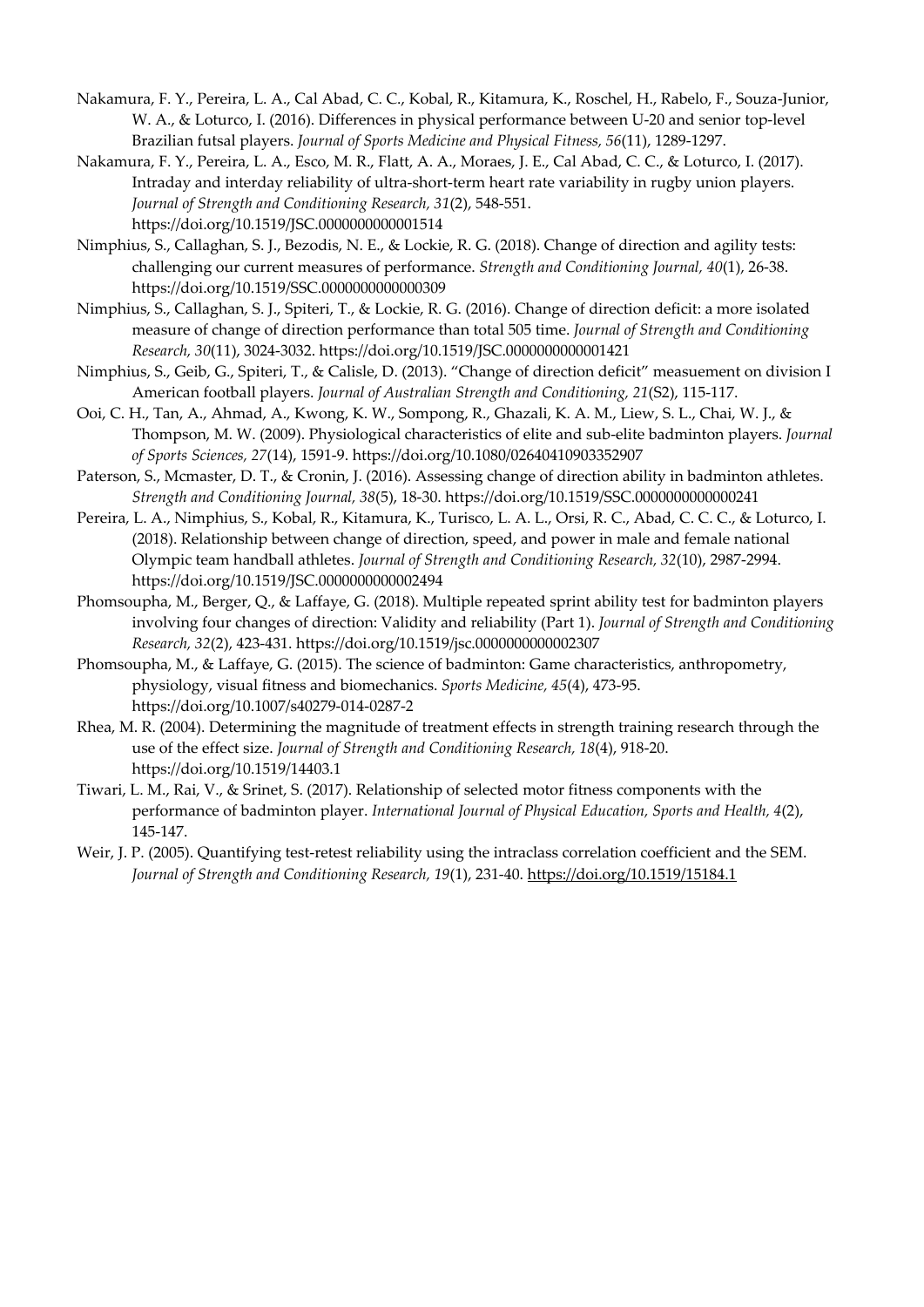

**Figure 1.** Schematic representation of the On-court COD test.

|                     | 95% Confident interval |            |                    |                    |            |            |  |  |
|---------------------|------------------------|------------|--------------------|--------------------|------------|------------|--|--|
|                     | CV                     | <b>ICC</b> | <b>Lower Bound</b> | <b>Upper Bound</b> | <b>SEM</b> | <b>MDC</b> |  |  |
| <b>On-Court COD</b> | 1.6                    | 0.90       | 0.72               | 0.96               | 0.21       | 0.57       |  |  |
| Sprint5             | 2.8                    | 0.87       | 0.65               | 0.96               | 0.03       | 0.09       |  |  |
| Sprint10            | 2.3                    | 0.86       | 0.63               | 0.95               | 0.05       | 0.13       |  |  |
| Sprint15            | 1.8                    | 0.94       | 0.83               | 0.98               | 0.04       | 0.12       |  |  |
| Sprint20            | 1.5                    | 0.93       | 0.81               | 0.98               | 0.06       | 0.17       |  |  |
| $T-505$             | 2.6                    | 0.97       | 0.92               | 0.99               | 0.03       | 0.08       |  |  |
| M-505               | 1.8                    | 0.92       | 0.72               | 0.97               | 0.05       | 0.13       |  |  |
| Hexagon             | 2.2                    | 0.91       | 0.72               | 0.97               | 0.17       | 0.46       |  |  |
| CMI                 | 3.6                    | 0.96       | 0.86               | 0.99               | 1.12       | 3.10       |  |  |
| $CMI-D$             | 4.6                    | 0.95       | 0.85               | 0.98               | 0.81       | 2.25       |  |  |
| <b>CMI-ND</b>       | 4.7                    | 0.93       | 0.81               | 0.98               | 0.97       | 2.69       |  |  |

**Table 1.** Reliability data of the tests conducted in the study.

COD: change of direction; T: traditional; M: modified; CMJ: countermovement jump; D: dominant; ND: nondominant.